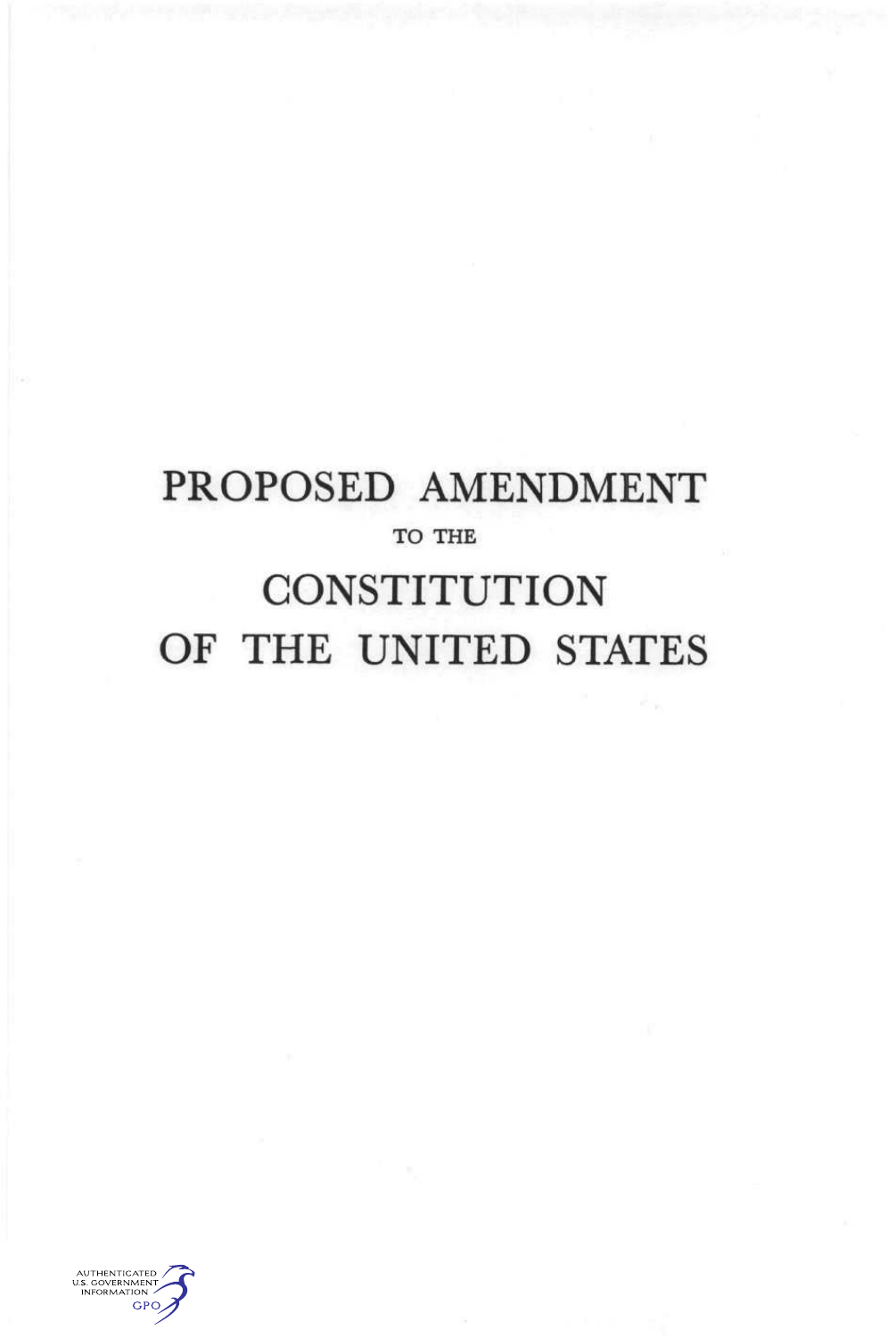# PROPOSED AMENDMENT CONSTITUTION OF THE UNITED STATES  $\mathcal{L}$

 $\sim 1000$ 

 $\frac{1}{\alpha}$  .

 $\epsilon$  .

 $\bullet$ 

 $\bullet$ 

 $\mathbf{k}$  and  $\mathbf{k}$ 

 $\ddot{\phantom{a}}$ 

 $\mathcal{D}^{\text{c}}$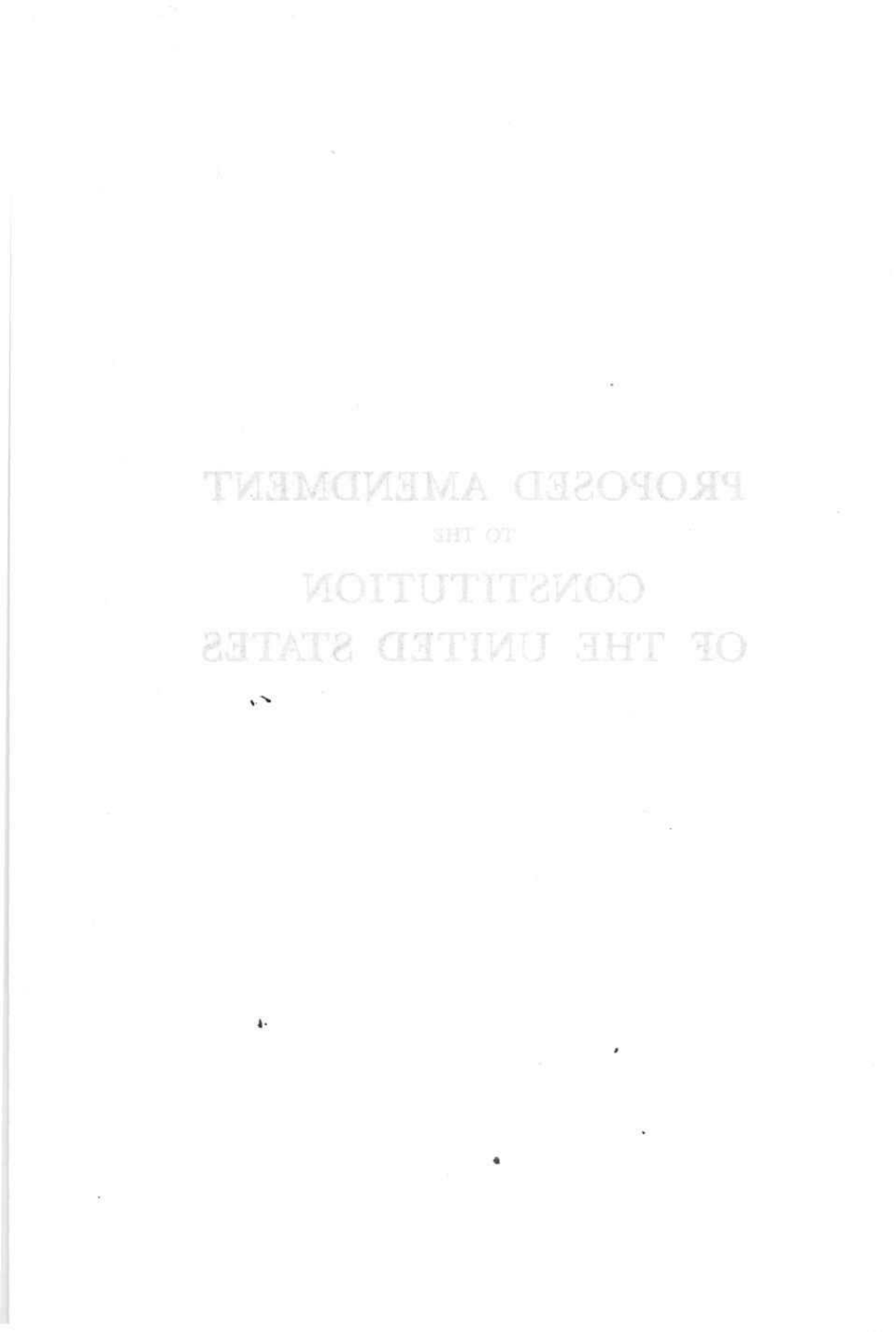nam Stram. **MOTTITIERMON NET OT TVERNIKENA ENZANDER** 

Received by the Giffice of the Petersk Researcy Network

## PROPOSED AMENDMENT

## ban 8 and 1 2 part TO THE

# CONSTITUTION OF THE UNITED STATES SECOND SESSION, NINETY-SECOND CONGRESS

#### JOINT RESOLUTION

Proposing an amendment to the Constitution of the United States relative to [H. J. Res. 208] equal rights for men and women.

*Resolved by the Senate and House of Bepresentatives of the United States of America in Congress assembled {two-thirds of each House concurring therein*), That the following article is proposed as an amendment to the Constitution of the United States, which shall be valid to all intents and purposes as part of the Constitution when ratified by the legislatures of three-fourths of the several States within seven years from the date of its submission by the Congress:

### $"$ ARTICLE —

"SECTION 1. Equality of rights under the law shall not be denied or abridged by the United States or by any State on account of sex.

"SEC. 2. The Congress shall have the power to enforce, by appropriate legislation, the provisions of this article.

"SEC. 3. This amendment shall take effect two years after the date of ratification."

#### CARL ALBERT

*Speaker of the House of Representatives.* 

#### ALLEN J. ELLENDER

#### *President of the Senate pro Tempore.*

I certify that this Joint Resolution originated in the House of Representatives,

#### W. PAT JENNINGS

*Clerk.* 

### BY W. RAYMOND COLLEY

1523